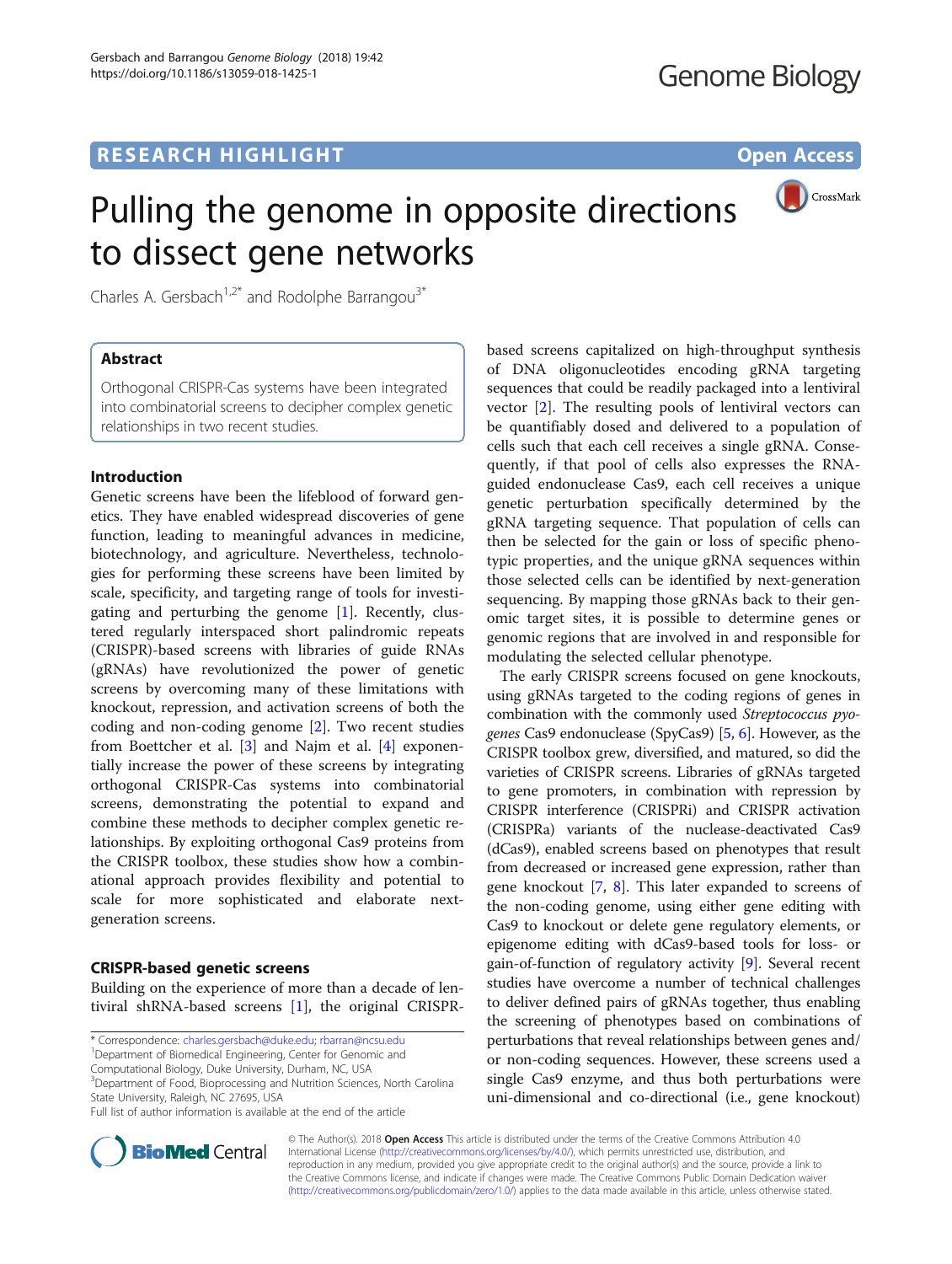and all gRNAs recruited the same Cas9 effector (i.e., Spy-Cas9) to their target site. Given the importance of interactions between genetic elements in controlling and regulating complex cellular networks and functions, it is necessary to assess these relationships rather than investigate sequences one at a time, including sometimes reorienting effects in opposite directions.

## Combinatorial, bi-directional screens with multiple CRISPR effectors

Boettcher et al. [\[3](#page-2-0)] and Najm et al. [[4\]](#page-3-0) have reported the first examples of pushing past this challenge by integrating two orthogonal CRISPR-Cas9 systems into pooled screens (Fig. 1). Arguably, one of the most exciting and enabling prospects of the CRISPR-Cas9 technology is the ability to induce gain-of-function perturbations with CRISPRa or deposition of other activating epigenetic marks, in contrast to earlier technologies like RNA interference that were only capable of loss-of-function perturbations. Boettcher et al. [[3\]](#page-2-0) take advantage of this potential by combining orthogonal CRISPRa screens with the more conventional CRISPR knockout screens [[3\]](#page-2-0). A central challenge to combining CRISPR-based loss-of-function and gain-of-function screens is targeting the CRISPRa tools with one set of gRNAs and the Cas9 nuclease for gene knockout with a distinct set of gRNAs, and avoiding any cross-reactivity between these components. Boettcher et al. [[3](#page-2-0)] accomplish this by using Spy-Cas9 with the CRISPRa SunTag system and the Cas9 nuclease from Staphylococcus aureus (SauCas9) for gene

knockout. SpyCas9 and SauCas9 recognize distinct protospacer-adjacent motif (PAM) targeting sequences. Moreover, they have no detectable gRNA cross-reactivity as their gRNAs are solely and specifically recognized and loaded into their respective Cas9 protein due to their distinct gRNA sequence and structure. A lentiviral vector was designed to carry a single pair of SpyCas9 and SauCas9 gRNAs to each cell.

The orthogonal combinatorial screen was tested in the context of evaluating modifiers of sensitivity to treatment with the tyrosine kinase inhibitor imatinib in the human chronic myeloid leukemia cell line K562. As a demonstration of the power of gain-of-function screens, the genome-wide CRISPRa screen alone identified 332 genes of which increased expression modulated sensitivity to imatinib. Of these genes, 21% are not normally expressed in K562 cells and thus would not have been recovered by a loss-of-function perturbation, illustrating the advantages of this approach. For the combinatorial screen, Boettcher et al. [\[3](#page-2-0)] targeted 87 of the hits from this primary CRISPRa screen with 174 SpyCas9 gRNAs, along with 11,594 SauCas9 gRNAs targeting 1327 genes involved in cancer-relevant signaling pathways, for a total of 115,449 distinct genetic interactions. Therefore, this screen was designed to identify cancer-relevant genes that when knocked out enhance or diminish the effect of activation of the 87 genes from the primary screen. This led to the identification of several dependencies, including one in which the cancer cells became susceptible to treatment with a drug targeting the



Fig. 1 Boettcher et al. [\[3](#page-2-0)] and Najm et al. [[4](#page-3-0)] demonstrate combinatorial bi-directional CRISPR screens integrating gene activation and gene knockout platforms. a The dual guide RNA (gRNA) expression cassettes are synthesized on arrays with pools of gRNAs compatible with SpydCas9 and SauCas9 that target a distinct set of gene promoters and gene coding sequences, respectively. **b** Each cell is engineered to express both a Spyd-Cas9 activator and the SauCas9 nuclease, and also receives a single dual gRNA cassette, leading to activation and knockout of a unique gene pair. The pool of cells with diverse gRNA pairs is selected based on unique phenotypes conferred by these divergent gene perturbations, which are identified by sequencing the gRNA cassettes. c Various combinations of orthogonal Cas9 effectors enable concurrent control of transcriptional activation, repression, knockouts, base editing, epigenome alteration, and/or imaging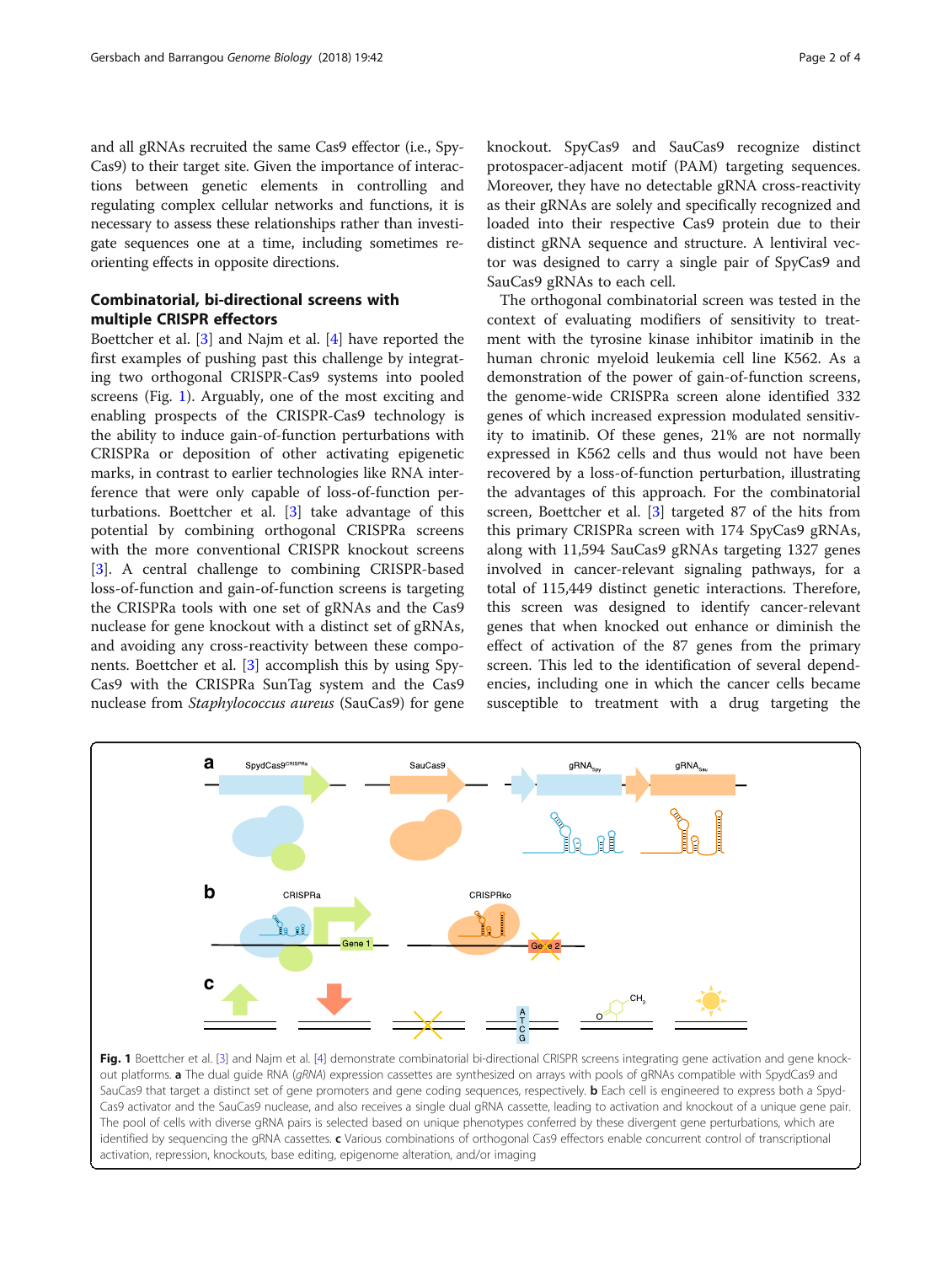<span id="page-2-0"></span>product of one gene only when a second gene had also been knocked out. This further illustrates the need to use a combinatorial approach to unravel interactions between genetic elements involved in complex phenotypes.

Likewise, Najm et al. [\[4\]](#page-3-0) optimized an approach to combine orthogonal screens with SpyCas9 and SauCas9 [[4\]](#page-3-0). They first determined an algorithm for optimal Sau-Cas9 gRNA design for highly efficient gene knockout, building on previous similar work they had published for SpyCas9 [\[10\]](#page-3-0). Using these optimal gRNAs, they performed synthetic lethal screens with both SpyCas9 and SauCas9 nuclease for paired knockouts of genes involved in apoptosis. Extensive characterization of screening results suggested significantly enhanced robustness and reproducibility compared with earlier combinatorial approaches. To explore the potential of orthogonal screens with distinct perturbations, they used the SpyCas9-VPR CRISPRa system to activate expression of 38 different oncogenes, along with SauCas9 targeted to knockout 45 tumor suppressors. Three gRNAs were used for each gene, for a total of 1710 genetic interactions with 15,390 gRNA pairs. The effect of the gRNA pairs on cell proliferation was assessed following 21 days of growth of HA1E cells, in which p53 tumor suppressor activity is suppressed by immortalization with the large T antigen. Several known and novel genetic interactions were identified in which the lethal effects of activation of a tumor suppressor were muted by activation of an oncogene, or conversely the proliferative effects of oncogene activation were lessened by tumor suppressor knockout.

## Outlook and future directions

The potential for dissecting genetic interactions with complementary gain- and loss-of-function screens are diverse and exciting. Both Boettcher et al. [3] and Najm et al. [[4\]](#page-3-0) focused on cancer cell growth fitness as a first proof-of-principle, but future studies may incorporate more advanced analysis of complex drug combinations to find novel therapeutic regimens. Additionally, there is a rich potential to use this approach to investigate gene networks that drive other complex cell phenotypes and functions, including pluripotency, differentiation, reprogramming, migration, and cell–cell interactions. Moreover, using this approach to decipher complex regulatory logic of the non-coding genome is a particularly compelling future application of these technologies [[9\]](#page-3-0).

While orthogonal gene activation and knockout screens fill an important and obvious technological gap, the diversity of genome engineering functions made possible by CRISPR genome and epigenome editing tools opens the door to many other perturbations, and combinations thereof. Any combination of targeted knockout, base editing, activation, repression, DNA methylation/ demethylation, histone modifications, or even forced chromatin looping is readily possible. Scenarios can be envisioned in which multiplexing more than two orthogonal screens could be achieved, which will be facilitated by increased mining and characterization of diverse and orthogonal CRISPR-Cas systems. Indeed, there is much natural diversity within and between CRISPR types and subtypes that can be exploited.

Biology has evolved enormous complexity through combinatorial diversity of many types of molecular interactions. The only hope to decipher this complexity is to develop precise molecular tools that match this diversity, and enable the dissection and perturbation of complex biological systems. The expansion of the CRISPR toolbox, in combination with advances in library synthesis and viral vector delivery tools, ensures the continuation of the CRISPR revolution and catalyzes our progress along this quest.

#### Abbreviations

Cas: CRISPR-associated; CRISPR: Clustered regularly interspaced short palindromic repeats; CRISPRa: CRISPR activation; dCas9: Nuclease-deactivated Cas9; gRNA: Guide RNA

#### Funding

CAG is supported by an Allen Distinguished Investigator Award from the Paul G. Allen Frontiers Group, the Thorek Memorial Foundation, and US National Institutes of Health (NIH) grants R01DA036865, UM1HG009428, U01HG007900, and R21DA041878. RB is supported by internal funds from NC State University and the NC Ag Foundation.

#### Authors' contributions

CAG and RB both wrote and edited the article. Both authors read and approved the final manuscript.

#### Competing interests

CAG is a co-founder and advisor to Element Genomics and Locus Biosciences, and an advisor to Sarepta Therapeutics. RB is a co-founder and advisor to Locus Biosciences and Intellia Therapeutics and advisor to Caribou Biosciences.

#### Publisher's Note

Springer Nature remains neutral with regard to jurisdictional claims in published maps and institutional affiliations.

#### Author details

<sup>1</sup>Department of Biomedical Engineering, Center for Genomic and Computational Biology, Duke University, Durham, NC, USA. <sup>2</sup>Department of Orthopaedic Surgery, Duke University Medical Center, Durham, NC, USA. <sup>3</sup>Department of Food, Bioprocessing and Nutrition Sciences, North Carolina State University, Raleigh, NC 27695, USA.

#### Published online: 26 March 2018

#### References

- 1. Housden BE, Muhar M, Gemberling M, Gersbach CA, Stainier DY, Seydoux G, et al. Loss-of-function genetic tools for animal models: cross-species and cross-platform differences. Nat Rev Genet. 2017;18:24–40.
- 2. Shalem O, Sanjana NE, Zhang F. High-throughput functional genomics using CRISPR-Cas9. Nat Rev Genet. 2015;16:299–311.
- 3. Boettcher M, Tian R, Blau JA, Markegard E, Wagner RT, Wu D, et al. Dual gene activation and knockout screen reveals directional dependencies in genetic networks. Nat Biotechnol. 2018;36:170–8.